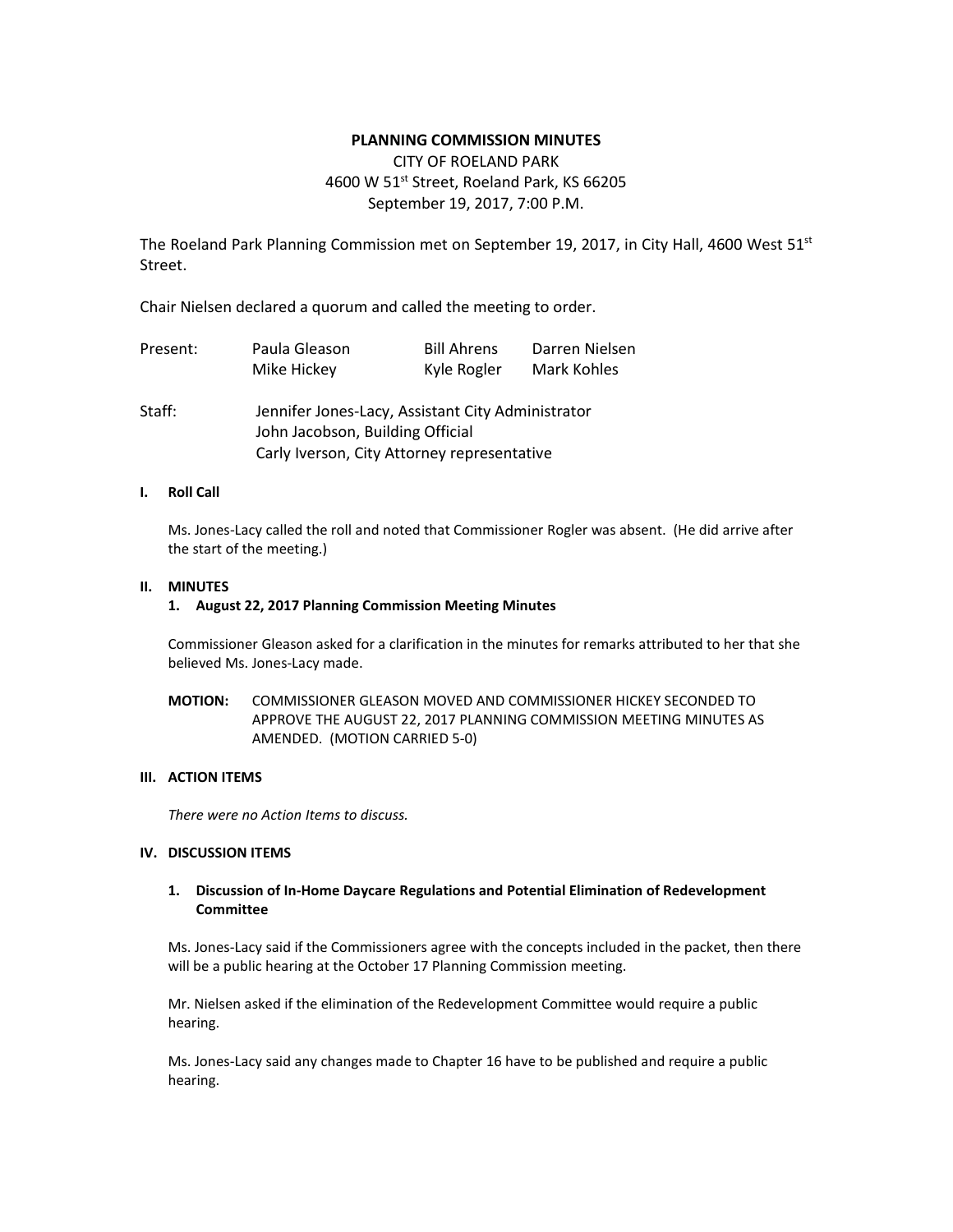Mr. Jacobson said there had been a resident request to evaluate the code on in-home daycare. He expressed concerned about the limitation of three children as a maximum in a permitted home occupation daycare, which does not follow the state standard of six children to thirteen children. Mr. Jacobson has drafted updated policy language that follows a special use or a conditional permit process. Included in that are requirements for open space of 100 square feet per child, which would limit the amount of children in a daycare based on lot size. Also required would be a six-foot privacy fence around the open area. The daycares will also limited to 25 percent of any floor being used for the permitted home occupation. These updates will allow the resident to have a secondary line of income, but it does not allow it to be converted into a commercial use.

He further stated if the resident does not meet any of the criteria or any stipulations specified during the permit process, it can be denied at that time. In the case of a revocation, it would come before the Planning Commission from a staff recommendation. The permits will be valid for five years, at which time it will need to be renewed.

Commissioner Ahrens asked if the floor space area limitations are exclusively to in-home daycare or if that also applies to other home occupations. Mr. Jacobson said they are specific to in-home daycare.

#### (Commissioner Rogler joined the meeting)

Mr. Jacobson added that this item was first brought to the City Council for discussion. They asked staff to draft generic policy relative to an in-home daycare use. It is a zoning ordinance and a change to the land use element, so it needs to come first before the Planning Commission.

Ms. Jones-Lacy also said that all in-home occupations are regulated under Chapter 5, Business Licensing Code, and is subject to the change by the City Council. The Planning Commission only has authority over Chapter 16. Mr. Jacobson had recommended to the City Council this go through a special use permitting process to be approved solely by the Planning Commission. The City Council indicated they do not want to be involved in the permitting process and to delegate it to the Planning Commission, who would then have the authority to approve, deny, or revoke a permit. Currently the code states babysitting no more than three children at any one time. Ms. Jones-Lacy drafted language to state a request for more children are subject to §5-605:

(b) Any proposed babysitting operation with more than three children and up to the maximum allowed by the State of Kansas must seek a Special Use Permit as outlined in Chapter 16-318-16- 319.

Ms. Jones-Lacy said as they were going through this they noticed a lot of sections of the code that needed to be amended.

Mr. Nielsen asked how many daycares are currently in existence in the City. Ms. Jones-Lacy said if there are daycares with more than three children, then they do not know about them.

Mr. Jacobson said the state will permit every daycare, but the City is not notified. Therefore, being licensed by the state will be one part of the City's special use permit process.

Ms. Jones-Lacy added the public notification process will be required for permitting in home's surrounding 200 foot area. She also provided the proposed definition for the special use permit:

#### Sec. 16-318. – Special Use Permit

(a) Definition: are those types of uses which, due to their nature, are dissimilar to the normal uses permitted within a given zoning district or where product, process, mode of operation, or nature of business may prove detrimental to the health, safety, welfare or property values of the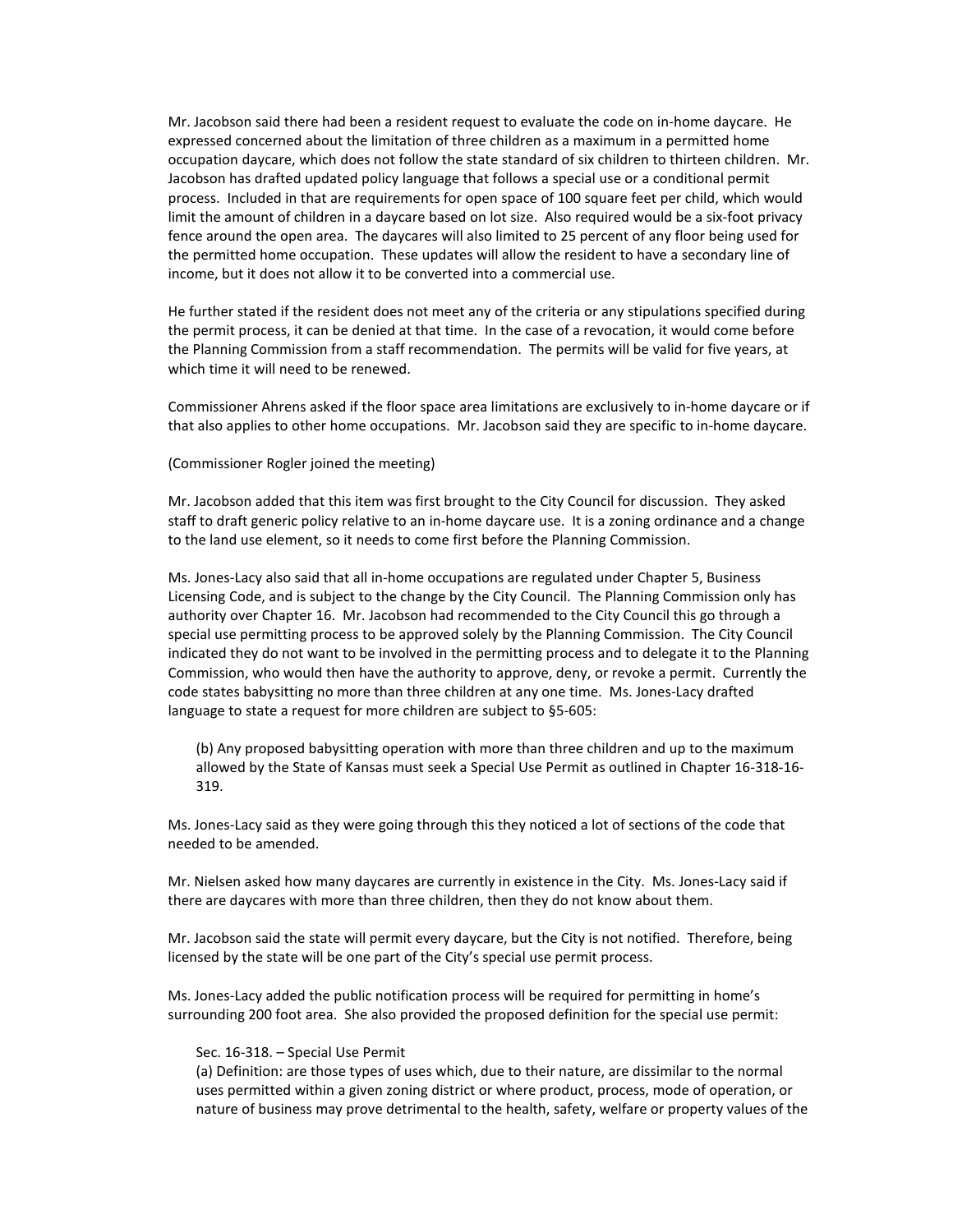immediate neighborhood and its environs. Within the various zoning districts specific uses may be permitted only after additional requirements are complied with as established within this section.

Ms. Jones-Lacy further outlined the requirements listed in the packet.

Mr. Jacobson also noted that the permit applies only to the homeowner and cannot be transferred to a new homeowner. However, if someone purchases the house and wants to operate a daycare, then they will have 120 days in which to apply for a similar use.

Ms. Jones-Lacy said there is also a section requiring landlord consent if the property is a rental.

There was brief discussion to dissolve the Redevelopment Committee due to its redundancy. The Planning Commission agreed.

Ms. Jones-Lacy will work with the City Attorney to formalize something into an ordinance for the Commission to approve in a motion to forward to the City Council. She will also clean up references to the Redevelopment Committee in the ordinance.

# **2. Modification from Final Development Plan for Redevelopment Area 1B – Signage**

Mr. Jacobson stated Price Chopper will be opening a Starbucks in their store and would like to place a 2½' by 2½' sign on their building that has the Starbucks logo. He also recommended if the City should receive additional requests for signs on the shopping center to place a singular tenant sign at the front of the subdivision that could change as tenants change. In the short term he views this sign as inconsequential in the overall scope of the development.

# **MOTION:** COMMISSIONER KOHLES MOVED AND COMMISSIONER AHRENS SECONDED TO APPROVE THE MODIFICATION FROM FINANCIAL DEVELOPMENT PLAN FOR REDEVELOPMENT AREA OF AREA 1B - SIGNAGE. (MOTION CARRIED 6-0)

### **3. Sustainable Code Audit Discussion**

Ms. Jones-Lacy said this item was discussed at the last meeting and the consensus was to focus on the items within the audit from Mid-America Regional Council (MARC) that were conflicting, either directly or indirectly, with the sustainable practices within the City's code. There was also a recommendation to focus on housing choice as an option they should review or consider making changes to.

The first one was *Multiple Residence Districts* in that MARC does distinguish between different types of multi-family and Roeland Park requires buffers and relegates the apartment complexes to the perimeter of the community or to specific areas away from single-family residential and other types of development.

The second item is the *three residential districts take a basic approach to regulating residential uses.* MARC states the City has a generic nature to its residential districts and seems to be prescribing a one size fits all approach for three different types of housing, single-family, duplex, and multi-family. They state it ignores ranges of scale, design and types and could present some challenges for in-fill that do not comply.

Mr. Jacobson said in the end all of those residential classifications will come down to density per acre. Instead of creating 30 different residential categories, the City may wish to concentrate on density